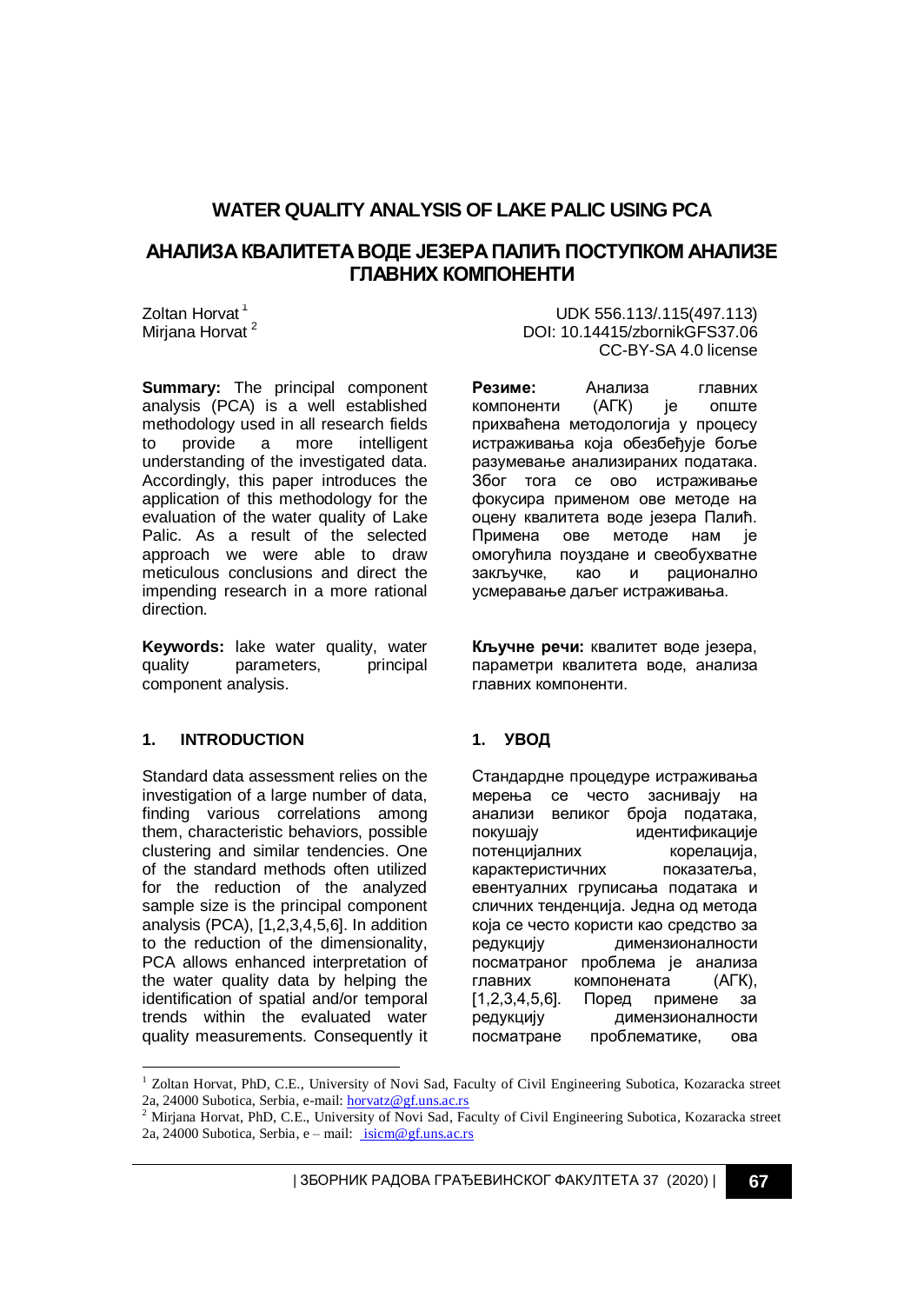helps to improve the overall interpretation of the gathered information [5]. This method is well established and used by researchers in various fields for the described reasons. This work presents the general steps for employing the PCA focusing on the analysis of water quality data. After utilizing the PCA, we describe the means to draw conclusions from the results. The application of the PCA is demonstrated on measured water quality data gathered from Lake Palic's fourth sector for the time interval from 2011 to 2015.

## **2. MATERIALS AND METHODS**

The application of the PCA is investigated on the example of Lake Palic's  $4<sup>th</sup>$  sector. Lake Palic is located in Serbia, roughly  $8<sup>th</sup>$  kilometers from the City of Subotica. The average depth of the fourth sector is about 1.8 meters with sections that measure even 3.4 meters. This sector of the lake receives its water supply mainly though the inflow from the third sector, point 1 on Fig. 1. Although there are other sources such as precipitation, surface runoff and groundwater. The water exists the lake through two submerged pipes connecting it to Lake Omladinsko, marked with 2 on Fig. 1.

The employed measurements are conducted monthly, although there are numerous situations when for various reasons the measuring of all or some of the water quality parameters was omitted. Considering the fact that the evaluation is based on the analysis of five years of data, it is reasonable to expect the extraction of good quality conclusions and results.

The sampling location of the fourth sector, where all of the samples were gathered and further analyzed is located at the outflow from the sector, marked 2 on Fig. 1. The analyzed parameters include pH value, total phosphorus (TP), dissolved oxygen

метода омогућава и боље разумевање података путем идентификације потенцијала за просторно или временско груписање истих. Као резултат тога се обезбеђује боља свеобухватна интерпретација података. Зато се ова метода и примењује често у разним областима истраживања као поступак дубљег схватања расположивих информација. Овај рад представља основне кораке примене АГК уз нагласак на примену исте методе на анализу параметара квалитета воде. Након спроведеног поступка одређивања галвних компоненти се прелази на поступак анализе и тумачења резултата. Примена АГК је приказана на примеру података прикупљених у четвртом сектору језера Палић током периода од 2011 до 2015. године .

## **2. МАТЕРИJАЛИ И МЕТОДЕ**

Примена АГК се разматра на примеру четвртог сектора језера Палић. Језеро Палић се налази у Србији на око 8км од града Суботице. Просечна дубина језера је 1.8м, са деловима који достижу и дубину од 3.4м. Четврти сектор језера се водом снабдева углавном преко трећег сектора, тачка 1 на слици 1, мада има и других извора прихрањивања језера као што су подземни дотицај, површински отицај и падавине. Вода језеро напушта преко две подводне цеви, означене бројем 2 на слици 1., којима се улива у Онладинско језеро.

Примењени подаци представљају месечна мерења параметара квалитета, мада има доста примера када је из разних разлога дошло до изостанка мерења неких или свих параметара квалитета. Упркос томе се очекују поуздани и разумни резултати анализа јер се ради о испитивању података који су мерени током пет година.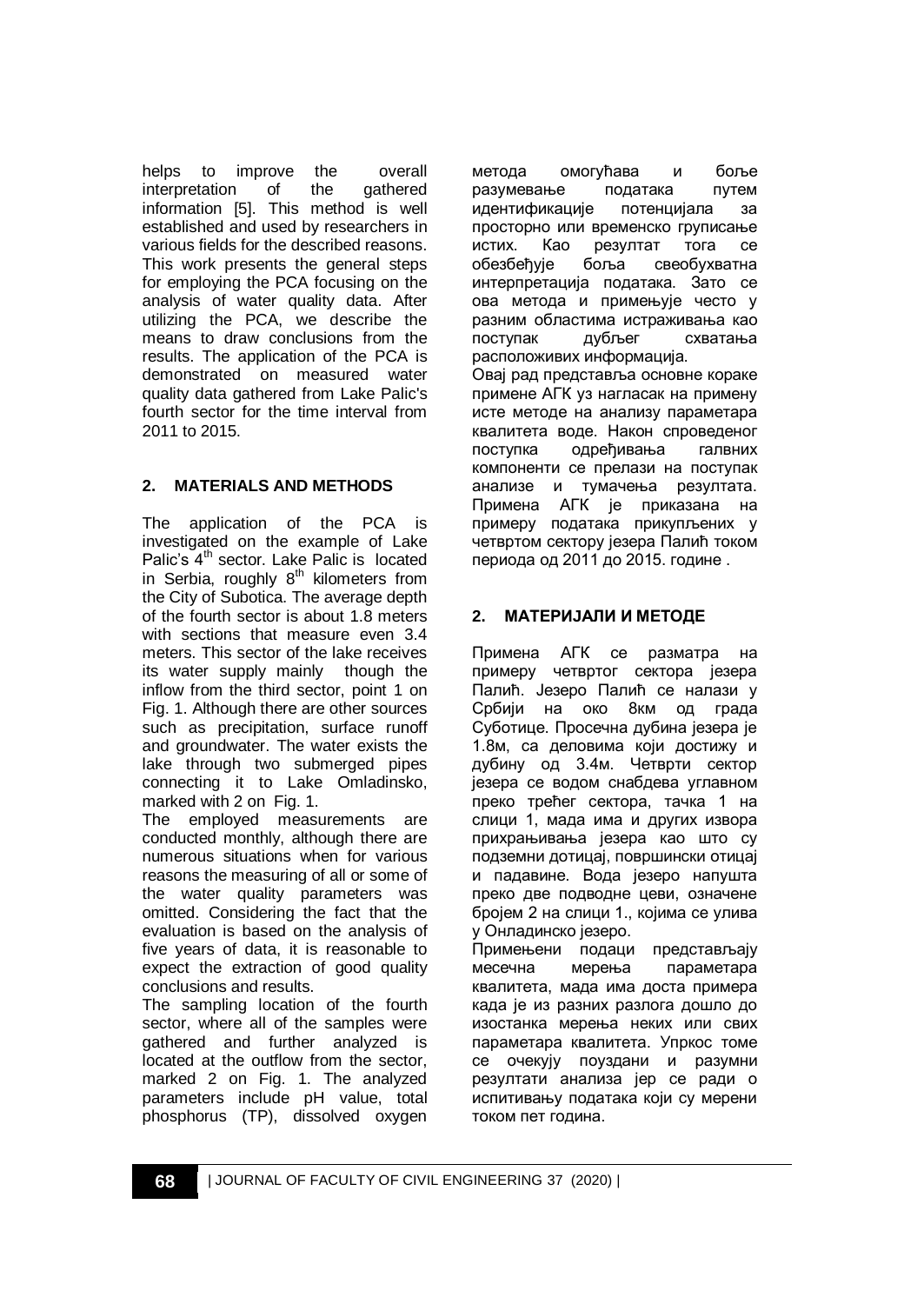(DO), nitrate nitrogen (NO<sub>3</sub>-N), Chlorophyll-a (Chl-a), total Kjeldahl nitrogen (TNK), electrical conductivity (EC), water temperature (T), chemical oxygen demand (COD), five day biological oxygen demand (BOD<sub>5</sub>),<br>ammonium nitrogen (NH<sub>4</sub>-N), ammonium nitrogen (NH<sub>4</sub>-N),<br>suspended matter (SM) and suspended orthophosphate  $(PO<sub>4</sub><sup>3</sup>)$ .

Локација узорковања одакле се сви узорци прикупљају и носе на даља лабораторијска испитивања је означена на слици 1 са бројем 2.



Слика 1 – Мапа анализиране локације Figure 1 – Map of the analyzed location

Табела 1 – Анализа података – средња вредност, максимум, медиана, и минималне вредности и стандардна девијација

Table 1 – Data analysis – mean, maximum, minimum, median value and the standard deviation

| Variable         | Mean    | <b>SD</b> | Minimum | Median  | Maximum  |
|------------------|---------|-----------|---------|---------|----------|
| т                | 14.430  | 8.510     | 1.300   | 12.750  | 29.000   |
| рH               | 8.997   | 0.397     | 8.270   | 9.065   | 9.930    |
| DO               | 10.598  | 3.459     | 2.340   | 10.690  | 16.550   |
| BOD <sub>5</sub> | 39.220  | 19.770    | 5.000   | 36.000  | 89.000   |
| <b>COD</b>       | 110.900 | 47.660    | 44.000  | 98.500  | 280.500  |
| ТP               | 0.219   | 0.183     | 0.047   | 0.154   | 0.700    |
| $NO3-N$          | 0.297   | 0.381     | 0.010   | 0.175   | 2.270    |
| Chl-a            | 407.150 | 266.270   | 52.000  | 355.000 | 1016.000 |
| <b>TNK</b>       | 13.824  | 5.937     | 0.271   | 12.995  | 30.740   |
| $NH4-N$          | 1.564   | 0.895     | 0.384   | 1.363   | 3.801    |
| $PO4-3$          | 0.035   | 0.018     | 0.003   | 0.031   | 0.095    |
| EC               | 937.800 | 103.000   | 754.000 | 911.500 | 1171.000 |
| <b>SM</b>        | 32.938  | 24.724    | 4.000   | 27.350  | 100.000  |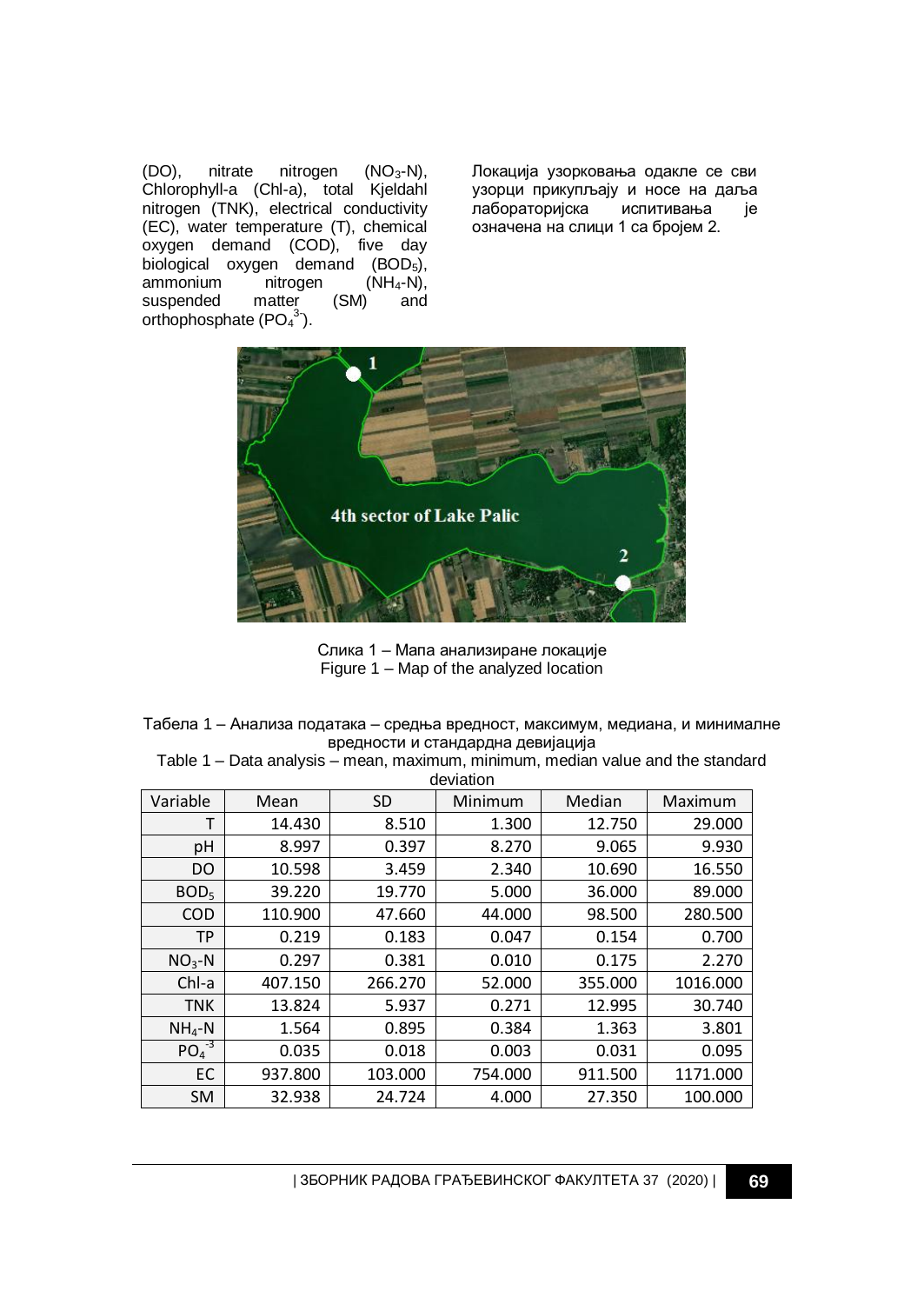The computations were carried out by the Analyse-it software. The computed values of mean, standard deviation (SD), minimum, median and maximum values of the analyzed data are given in Tab. 1.

The minimal value of temperature was detected in January 2013 with the value of 1.3˚C. The smallest pH value was noticed in December of 2012 and measured 8.27. The minimum value of DO was 2.34 mg/L that occurred in August of 2011.  $BOD<sub>5</sub>$  with the smallest value of 5 mg/L was detected in June 2012, while the lowest value of COD was 44 mg/L noticed in November 2013. May 2013 had the lowest values of a couple parameters, TNK=0.271  $mq/L$ ,  $^{-3}$ =0.003 mg/L and  $EC = 754 \mu S/cm$ , and April of the same year shows the lowest value of  $NH_4-N$ . The lowest concentration of SM was detected January 2014 and was only 4 mg/L, and for TP it was 0.047 mg/L in February of the same year. Nitrate nitrogen was 0.01 mg/L at its lowes value monitored in August of 2013, while the smallest value of Chl-a was 52mg/m3 registered in January 2012. The described distribution of variables indicates there isn't any strong clustering of any characteristic in time. A similar situation is noticed when inspecting the highest values, there is no noticeable tendency of the data to have increased values in any particular year or month.

Figures 2 and 3 display a table that includes the examination for every pair combination of the considered quality parameters. The analyzed pair is given in the first column, the second column shows the Pearson's correlation coefficient. The value of the Pearson's coefficient ranges from -1 for absolute negative correlation, to +1 for a full positive correlation, whereas a correlation coefficient of 0 indicates the considered parameters aren't correlated. The next column displays the interval of the Pearson's coefficient for which there is a probability of 95%

Анализирани параметри обухватају pH вредност, укупан фосфор (TP), растворен кисеоник (DO), нитратни азот  $(NO<sub>3</sub>-N)$ , хлорофил а  $(ChI-a)$ , укупан азот по Кјелдалху (TNK), електричну проводљивост (EC), температуру воде (T), хемијску потрошњу кисеоника (COD), петодневну биолошку потрошњу кисеоника (BOD<sub>5</sub>), амонијачни азот (NH4-N), суспендоване материје (SM) и ортофосфате (PO $_4^3$ ).

Прорачуни су спроведени применом софтверског пакета Analyse-it, а резултати прорачуна укључују средњу вредност, стандардну девијацију, минималне и максималне вредности и медијану, а приказане су у Таб. 1.

Минимална вредност температуре је уочена у јануару 2013. године, а износила је 1.3˚Ц, најмања pH вредност је измерена у децембру 2012 године и била је 8.27. Најнижа вредност за DO је 2.34 мг/л а примећена је у августу 2011.год. Најнижа вредност за BOD<sub>5</sub> је регистривана у јуну 2012.год. а била је 5мг/л, док је за COD та вредност 44мг/л измерена у новембру 2013. год. За TNK,  $PO<sub>4</sub><sup>-3</sup>$  и EC су уочене најниже вредности у мају 2013.год., док је за NH4-N најниже мерење регистровано у априлу. У јануару 2014 су измерене најниже вредности SM, а исте године у фебруару је измерена најнижа вредност за TP. У августу 2013 је измерена најмања вредности нитратног азота, а за Chl-a је најмања вредност уочена у јануару 2012. год. Регистровани резултати указују на то да нема неког уочљивог груписања.

Слике 2. и 3. приказују табелу у којој се разматра свака комбинација параметара квалитета. Прва колона приказује разматрани пар параметара, друга колона садржи вредности Пирсоновог коефицијента корелације за разматрну комбинацију, која има вредност од -1 у случају потпуне негативне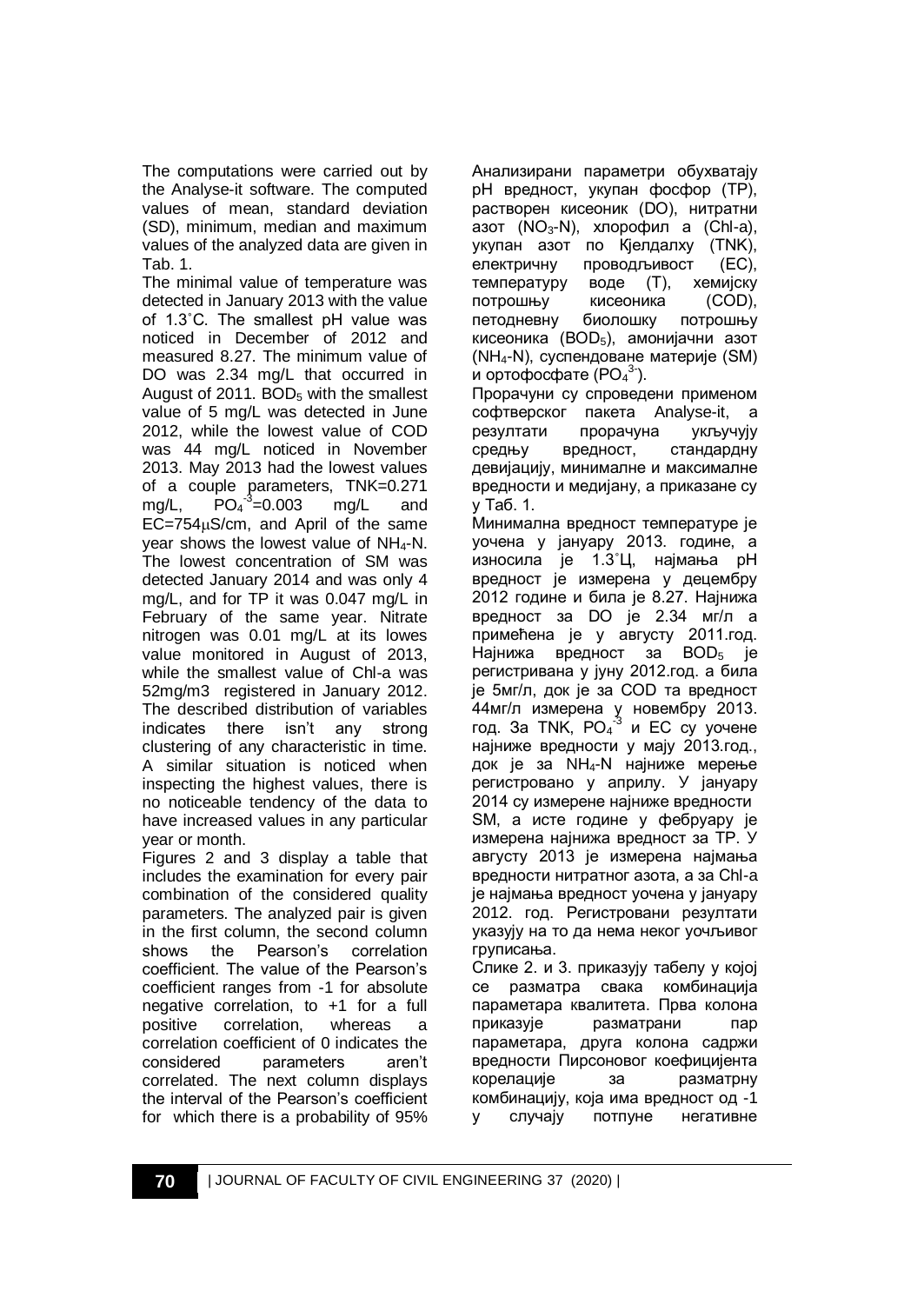that it includes the actual Pearson's coefficient. The following column gives a graphical representation of the interval with the 95% cernatncy. For example, the interval for the first two parameters T and pH is from 0.483 to 0.836. This is a positive correlation hence the graphical representation is drawn on the positive side from the zero. The second combination of parameters are the T and DO for which we determined a negative correlation in the interval from -0.751 to -0.284.

корелације, +1 у случају потпуне позитивне корелације или 0 уколико нема корелације. Следећа колона<br>даје интервал Пирсоновог даје интервал Пирсоновог коефицијента за који постоји вероватноћа од 95% да се стварна вредност налази у њему. Наредна колона даје графички приказ интервала са 95% вероватноћом<br>појаве. На пример, интервал појаве. На пример, интервал корелације параметара T и pH је од 0.483 до 0.836 за који се одмах примећује да указује на позитивну корелацију што значи да је графички приказ ове корелације нацртан са позитивне стране у односу на нулу.

| Pair               | Pearson's r | 95% CI |                      | ٥ | p-value               |
|--------------------|-------------|--------|----------------------|---|-----------------------|
| T, pH              | 0.700       |        | 0.483 to 0.836       |   | < 0.0001 <sup>1</sup> |
| T, DO              | $-0.561$    |        | -0.751 to -0.284     |   | 0.0004 <sup>1</sup>   |
| T, BOD5            | 0.229       |        | $-0.107$ to 0.519    |   | 0.1782 <sup>2</sup>   |
| T. COD             | 0.131       |        | $-0.206$ to 0.441    |   | $0.4464^{2}$          |
| T. TP              | 0.113       |        | $-0.224$ to 0.426    |   | 0.5126 <sup>2</sup>   |
| T, NO <sub>3</sub> | $-0.343$    |        | $-0.603$ to $-0.016$ |   | 0.0406 <sup>1</sup>   |
| T, Chl-a           | 0.290       |        | $-0.042$ to 0.565    |   | 0.0858 <sup>2</sup>   |
| T. TNK             | $-0.105$    |        | $-0.419$ to 0.232    |   | 0.5426 <sup>2</sup>   |
| T, NH <sub>4</sub> | $-0.573$    |        | -0.759 to -0.301     |   | 0.0003 <sup>1</sup>   |
| <b>T. PO4</b>      | $-0.095$    |        | $-0.410$ to 0.241    |   | $0.5827$ <sup>2</sup> |
| T. EC              | $-0.133$    |        | $-0.442$ to 0.204    |   | 0.4389 <sup>2</sup>   |
| T. SM              | 0.205       |        | $-0.132$ to 0.500    |   | 0.2294 <sup>2</sup>   |
| pH, DO             | $-0.255$    |        | $-0.538$ to $0.081$  |   | 0.1338 <sup>2</sup>   |
| pH, BOD5           | 0.059       |        | -0.275 to 0.380      |   | 0.7324 <sup>2</sup>   |
| pH, COD            | 0.069       |        | $-0.265$ to 0.389    |   | 0.6872 <sup>2</sup>   |
| pH, TP             | 0.079       |        | $-0.256$ to 0.397    |   | $0.6464^{2}$          |
| pH, NO3            | $-0.415$    |        | $-0.654$ to $-0.100$ |   | 0.0119 <sup>1</sup>   |
| pH, Chl-a          | 0.265       |        | -0.069 to 0.546      |   | $0.1176$ <sup>2</sup> |
| pH, TNK            | $-0.235$    |        | $-0.523$ to $0.102$  |   | 0.1684 <sup>2</sup>   |
| pH, NH4            | $-0.680$    |        | $-0.824$ to $-0.452$ |   | $<$ 0.0001 $1$        |
| pH, PO4            | 0.039       |        | -0.293 to 0.363      |   | 0.8203 <sup>2</sup>   |
| pH, EC             | $-0.123$    |        | $-0.434$ to 0.214    |   | 0.4747 <sup>2</sup>   |
| pH, SM             | 0.419       |        | 0.105 to 0.657       |   | 0.0110 <sup>1</sup>   |
| DO, BOD5           | $-0.274$    |        | $-0.553$ to 0.059    |   | 0.1052 <sup>2</sup>   |
| DO, COD            | $-0.176$    |        | $-0.477$ to 0.162    |   | 0.30372               |
| DO, TP             | $-0.179$    |        | -0.479 to 0.159      |   | 0.2973 <sup>2</sup>   |
| DO, NO3            | 0.128       |        | $-0.209$ to 0.438    |   | 0.4557 <sup>2</sup>   |
| DO, Chl-a          | $-0.303$    |        | -0.575 to 0.028      |   | 0.0722 <sup>2</sup>   |
| DO, TNK            | $-0.286$    |        | $-0.561$ to 0.047    |   | 0.0912 <sup>2</sup>   |
| DO, NH4            | 0.094       |        | $-0.242$ to 0.410    |   | 0.5860 <sup>2</sup>   |
| <b>DO, PO4</b>     | $-0.177$    |        | $-0.478$ to $0.161$  |   | 0.3026 <sup>2</sup>   |
| DO, EC             | $-0.207$    |        | $-0.502$ to $0.130$  |   | 0.2254 <sup>2</sup>   |

Слика 2 – Анализа коефицијената корелације Figure 2 – Correlation coefficient analysis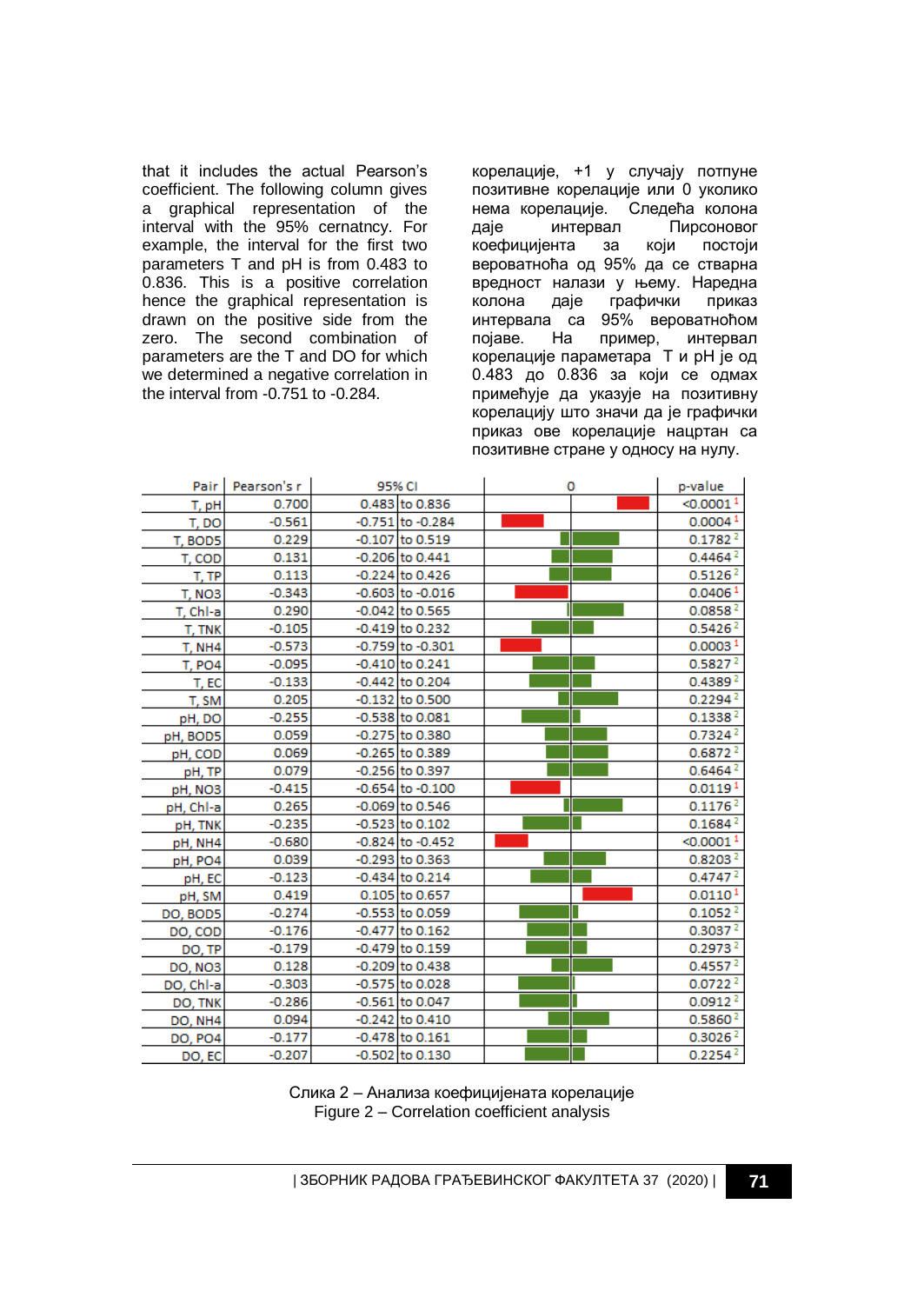|                      | Pair   Pearson's r | 95% CI              | ٥ | p-value               |
|----------------------|--------------------|---------------------|---|-----------------------|
| DO, EC               | $-0.207$           | $-0.502$ to 0.130   |   | 0.2254 <sup>2</sup>   |
| DO, SM               | $-0.132$           | $-0.441$ to 0.206   |   | 0.4445 <sup>2</sup>   |
| BOD5, COD            | 0.440              | 0.131 to 0.672      |   | 0.00721               |
| BOD5, TP             | 0.157              | $-0.180$ to 0.462   |   | 0.3593 <sup>2</sup>   |
| BOD5, NO3            | $-0.182$           | $-0.482$ to 0.156   |   | 0.2886 <sup>2</sup>   |
| BOD5, Chl-a          | 0.492              | 0.195 to 0.706      |   | 0.0023 <sup>1</sup>   |
| BOD5, TNK            | 0.296              | -0.035 to 0.570     |   | 0.0791 <sup>2</sup>   |
| BOD5, NH4            | $-0.079$           | -0.397 to 0.257     |   | $0.6486^{2}$          |
| BOD5, PO4            | 0.229              | $-0.107$ to 0.519   |   | 0.1788 <sup>2</sup>   |
| BOD5, EC             | 0.170              | $-0.168$ to 0.472   |   | 0.3211 <sup>2</sup>   |
| BOD5, SM             | 0.152              | -0.186 to 0.457     |   | 0.3774 <sup>2</sup>   |
| COD, TP              | 0.092              | $-0.244$ to 0.408   |   | 0.5927 <sup>2</sup>   |
| COD, NO3             | $-0.006$           | -0.334 to 0.323     |   | 0.9730 <sup>2</sup>   |
| COD, Chl-a           | 0.649              | 0.407 to 0.805      |   | < 0.0001 <sup>1</sup> |
| COD, TNK             | 0.512              | 0.221 to 0.720      |   | 0.0014 <sup>1</sup>   |
| COD, NH4             | $-0.070$           | $-0.390$ to 0.264   |   | 0.6834 <sup>2</sup>   |
| COD, PO4             | 0.103              | $-0.233$ to $0.418$ |   | 0.5481 <sup>2</sup>   |
| COD, EC              | 0.469              | 0.166 to 0.691      |   | 0.0039 <sup>1</sup>   |
| COD, SM              | 0.224              | $-0.113$ to 0.515   |   | 0.1891 <sup>2</sup>   |
| TP, NO3              | $-0.161$           | $-0.465$ to 0.177   |   | 0.3495 <sup>2</sup>   |
| TP, Chl-a            | 0.165              | $-0.173$ to 0.468   |   | 0.3361 <sup>2</sup>   |
| TP, TNK              | 0.033              | $-0.299$ to 0.358   |   | 0.8472 <sup>2</sup>   |
| TP, NH4              | $-0.003$           | $-0.331$ to 0.326   |   | 0.9875 <sup>2</sup>   |
| TP, PO4              | 0.249              | -0.087 to 0.534     |   | 0.1433 <sup>2</sup>   |
| TP, EC               | 0.332              | 0.004 to 0.596      |   | 0.04771               |
| TP, SM               | 0.138              | $-0.200$ to 0.446   |   | 0.4237 <sup>2</sup>   |
| NO3, Chl-a           | $-0.128$           | $-0.438$ to 0.209   |   | 0.4553 <sup>2</sup>   |
| NO3, TNK             | $-0.059$           | -0.380 to 0.275     |   | 0.7317 <sup>2</sup>   |
| <b>NO3, NH4</b>      | 0.362              | 0.038 to 0.617      |   | 0.0300 <sup>1</sup>   |
| <b>NO3, PO4</b>      | 0.123              | $-0.214$ to 0.434   |   | 0.4730 <sup>2</sup>   |
| NO <sub>3</sub> , EC | 0.142              | $-0.196$ to 0.449   |   | 0.4099 <sup>2</sup>   |
| NO3, SM              | $-0.289$           | -0.564 to 0.044     |   | 0.0879 <sup>2</sup>   |
| Chl-a, TNK           | 0.344              | 0.017 to 0.604      |   | 0.0401 <sup>1</sup>   |
| Chl-a, NH4           | $-0.281$           | -0.558 to 0.052     |   | 0.0967 <sup>2</sup>   |
| Chl-a, PO4           | 0.207              | $-0.131$ to 0.501   |   | 0.2268 <sup>2</sup>   |
| Chl-a, EC            | 0.358              | 0.033 to 0.614      |   | 0.0321 <sup>1</sup>   |
| Chl-a, SM            | 0.335              | 0.008 to 0.598      |   | 0.0456 <sup>1</sup>   |
| TNK, NH4             | 0.341              | 0.014 to 0.602      |   | 0.0416 <sup>1</sup>   |
| TNK, PO4             | 0.055              | -0.279 to 0.377     |   | 0.7501 <sup>2</sup>   |
| TNK, EC              | 0.317              | $-0.012$ to 0.585   |   | 0.0592 <sup>2</sup>   |
| TNK, SM              | 0.028              | $-0.304$ to 0.353   |   | 0.8722 <sup>2</sup>   |
| <b>NH4, PO4</b>      | 0.010              | -0.320 to 0.337     |   | 0.9553 <sup>2</sup>   |
| NH4, EC              | 0.487              | 0.188 to 0.703      |   | 0.0026 <sup>1</sup>   |
| NH4, SM              | $-0.041$           | -0.364 to 0.292     |   | 0.8134 <sup>2</sup>   |
| PO4, EC              | 0.304              | -0.027 to 0.575     |   | 0.0714 <sup>2</sup>   |
| PO4, SM              | 0.024              | -0.307 to 0.350     |   | 0.8909 <sup>2</sup>   |
| EC, SM               | 0.252              | $-0.083$ to $0.536$ |   | 0.1381 <sup>2</sup>   |

Слика 3 – Анализа коефицијената корелације Figure 3 – Correlation coefficient analysis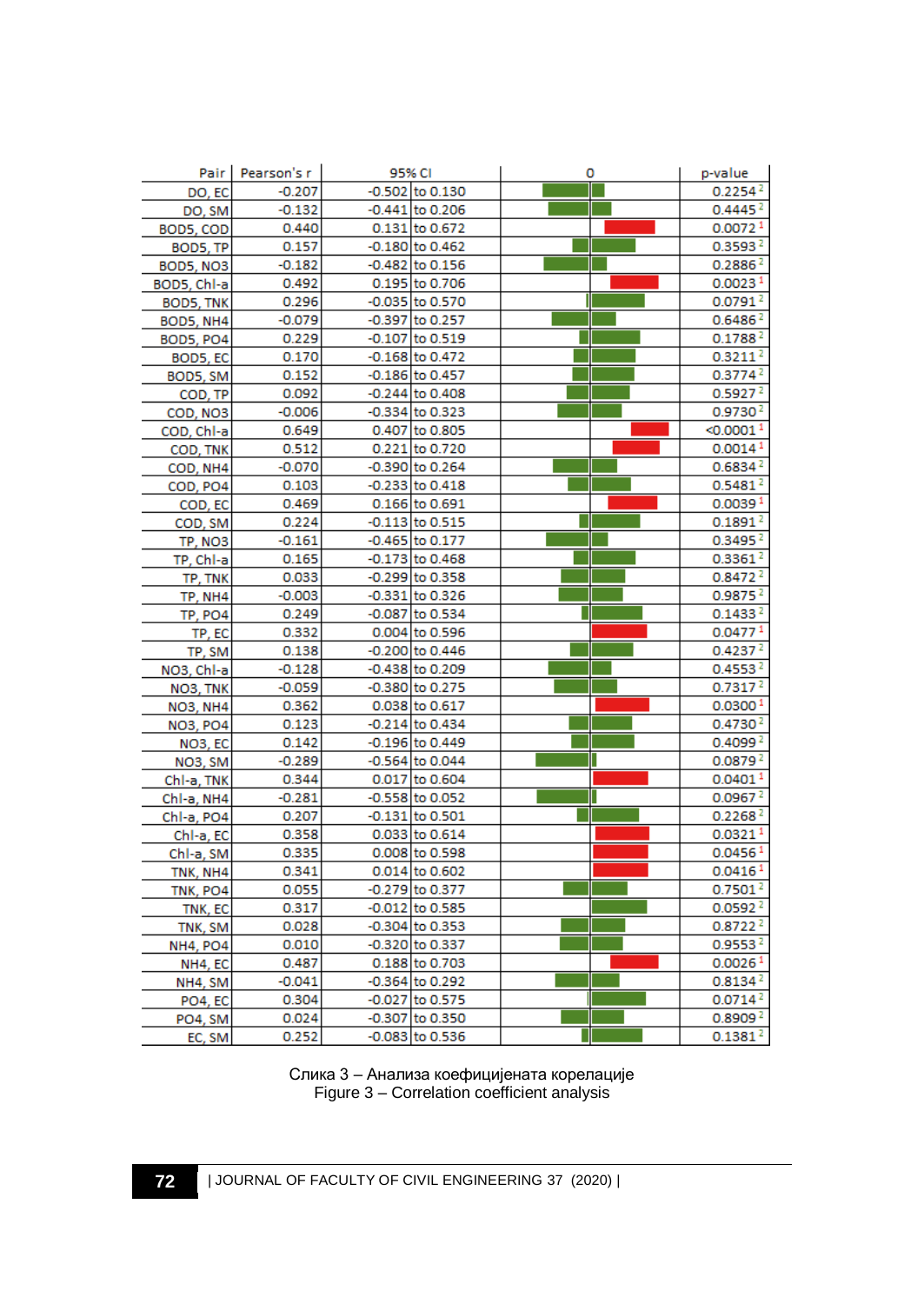Consequently, the graphical representation shows the line on the left (negative) side of the zero value in the caption. The third considered pair is made from  $T$  and  $BOD<sub>5</sub>$  for which the interval with the 95% probability reaches from -0.107 to 0.519. This interval has both positive and negative parts hence the graphical representation also stretches on both sides of the zero. Another important thing to notice regarding this case is that it includes the possibility the correlation of these parameters is zero meaning they are not correlated.

The last column displays the values of p for the zero hypothesis which states the correlation coefficient of the bivariate population equals zero. The certainty level for the hypothesis is 5%, meaning that for all p values above that the hypothesis shouldn't be rejected, while for combinations where p is less than 5%, the hypothesis should be rejected in favor of the alternative hypothesis that the correlation coefficient is not equal to zero. Essentially, the last column indicates for which of these parameter combination is it safe to state they have some correlation.

### **3. PRINCIPAL COMPONENT ANALYSIS**

The numerical values of the results of the implemented PCA are given in Tab. 2. The first column names the principal component that is considered. The second column shows the variance for the considered component, the third column includes the proportion of the component or the part of the variance contained within the considered principal component. The final column shows the cumulative proportion of each component or the proportion of variance the considered component includes with all of the previous components.

Figure 4 presents the graphical

Наредна комбинација параметара су T и DO за који је идентификована негативна корелација у интервалу од -0.751 до -0.284, тако да је графички приказ корелације нацртан на негативну страну у односу на нулу. Трећа комбинација обухвата T и BOD<sup>5</sup> где се интервал од 95% вероватноће појаве стварне вредности коефицијента корелације протеже од -0.107 до 0.519. Примећује се да овај интервал обухвата и позитивне и негативне вредности коефицијента корелације, због чега се и код графичког приказа уочава његово протезање са обе стране у односу на нулу. Поред тога треба напоменути да код ових случајева анализа указује на то да постоји вероватноћа да је корелација два посматрана параметра нула, дакле да нису кореалисани.

Последња колона приказује p вредности за нулту хипотезу којом се тврди да је корелација посматраних парова параметара нула. Праг сигурности за проверу нулте хипотезе је 5%, односно све вредности p које прелазе 5% указују на то да нулту хипотезу не треба одбацити, док у случајевима када је p испод ове вредности нулту хипотезу треба одбацити у односу на алтернативну хипотезу да коефицијент корелације датог пара није нула. Генерално се преко вредности датих у последњој колони може видети за које комбинације параметара је безбедно претпоставити постојање неке корелације.

### **3. АНАЛИЗА ГЛАВНИХ КОМПОНЕНАТА**

Бројчане вредности резултата анализе главних компоненти су дате у Таб. 2. где се у првој колони налази разматрана главна компонента, друга колона садржи варијансе компоненти, трећа колона показује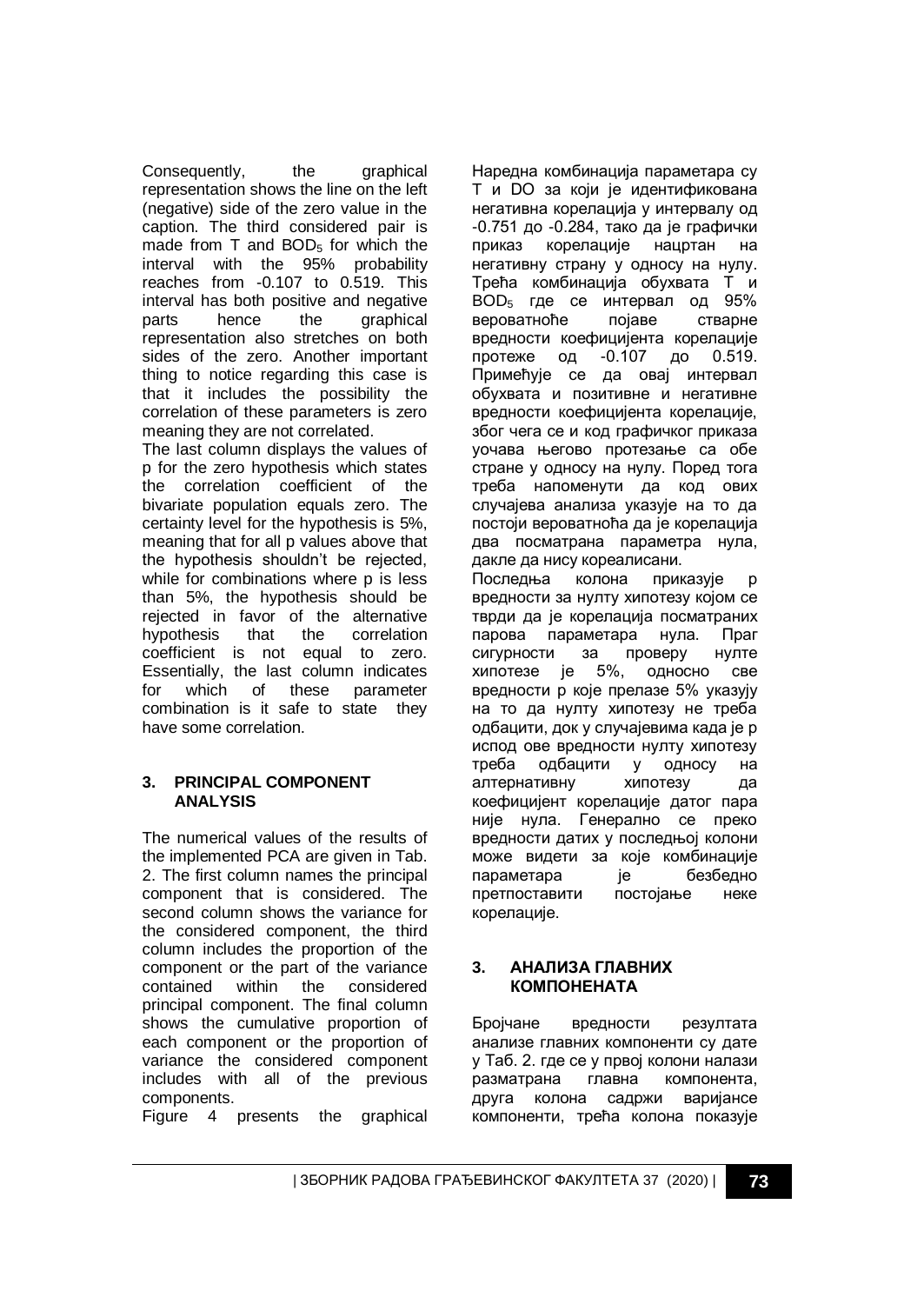representation of the proportion of variance called the scree plot. By evaluating either, Fig. 4 or the values given in Tab. 2 it becomes obvious that the most significant variance is contained within the first two components, suggesting these two should be included in further analysis, while the remaining ones could be disregarded. Still, considering that they encompass 47.9% of the total variance, it would be justified to include additional components in further examination. For example, by including three additional components, one would account 74% of the total variance.

Figure 5 shows the monoplot that explains which of the investigated quality parameters have the most influence on the first two principal components. It should be pointed out that the arrows that are approaching the circle line are contributing more to the components, e.g. T and pH, while shorter arrows such as PO<sub>4</sub> and TP indicate lesser contribution of the parameters. Another important element of the monoplot is the angle between two arrows. A smaller angle suggests a more pronounced positive correlation between two parameters.

удео варијансе у датој компоненти, док последња колона приказује кумулативну вредност удела варијанси свих дотадашњих компоненти.

Слика 4. даје графички приказ удела варијансе у компонентама. Анализом података на Сл. 4 и Таб. 2. је јасно да је највећи удео варијанси, 47.9% садржан у прве две компоненте, указујући да би у наставак анализе требало укључити ове две компоненте, док би се остале могле занемарити. С обзиром на сам удео варијансе је такође оправдано и узимање додатних компоненти у даљим анализама. На пример, укључивањем три додатне компоненте у даљу анализу се у обзир узима 74% варијансе.

Слика 5. приказује моноплот који служи да се прикаже који од разматраних параметара квалитета воде имају највећи утицај на прве две главне компоненте. Напомиње се да дуже стрелице указују на веће учешће параметра у компонентама, нпр. T и pH, док краће стрелице значе да дати параметар има мање учешће, нпр. PO<sup>4</sup> и TP.

|                |          | $1$ able $2 - 1$ interpatibolities its | Cumulative |
|----------------|----------|----------------------------------------|------------|
| Component      | Variance | Proportion                             | proportion |
|                |          |                                        |            |
| 1              | 3.453    | 0.266                                  | 0.266      |
| $\overline{2}$ | 2.771    | 0.213                                  | 0.479      |
| 3              | 1.275    | 0.098                                  | 0.577      |
| 4              | 1.111    | 0.085                                  | 0.662      |
| 5              | 1.017    | 0.078                                  | 0.740      |
| 6              | 0.892    | 0.069                                  | 0.809      |
| 7              | 0.700    | 0.054                                  | 0.863      |
| 8              | 0.585    | 0.045                                  | 0.908      |
| 9              | 0.399    | 0.031                                  | 0.939      |
| 10             | 0.330    | 0.025                                  | 0.964      |
| 11             | 0.240    | 0.018                                  | 0.983      |
| 12             | 0.155    | 0.012                                  | 0.994      |
| 13             | 0.073    | 0.006                                  | 1.000      |

Табела 2 – Главне компоненте Table 2 – Principal components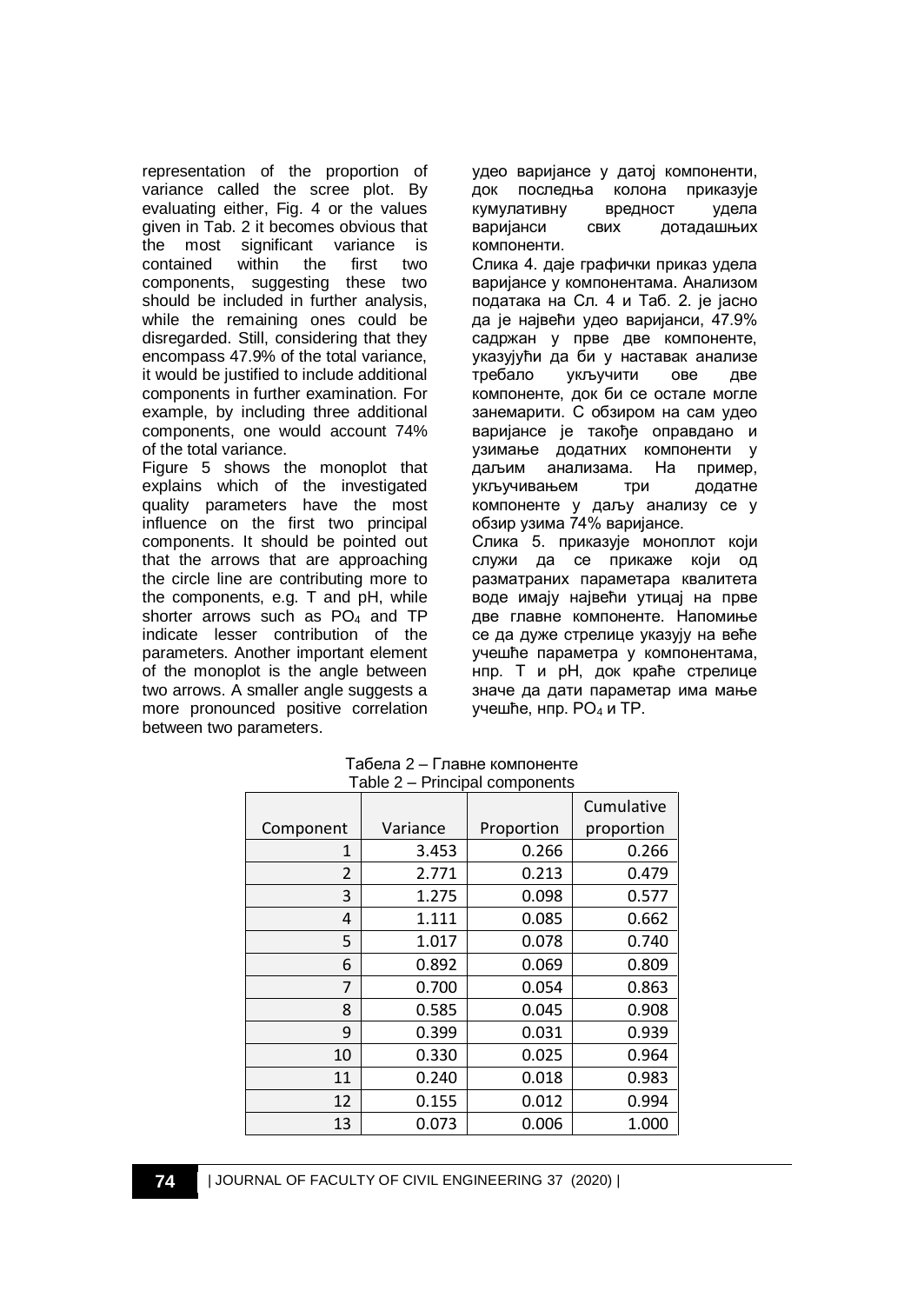





Слика 5 – Моноплот Figure 5 – Monoplot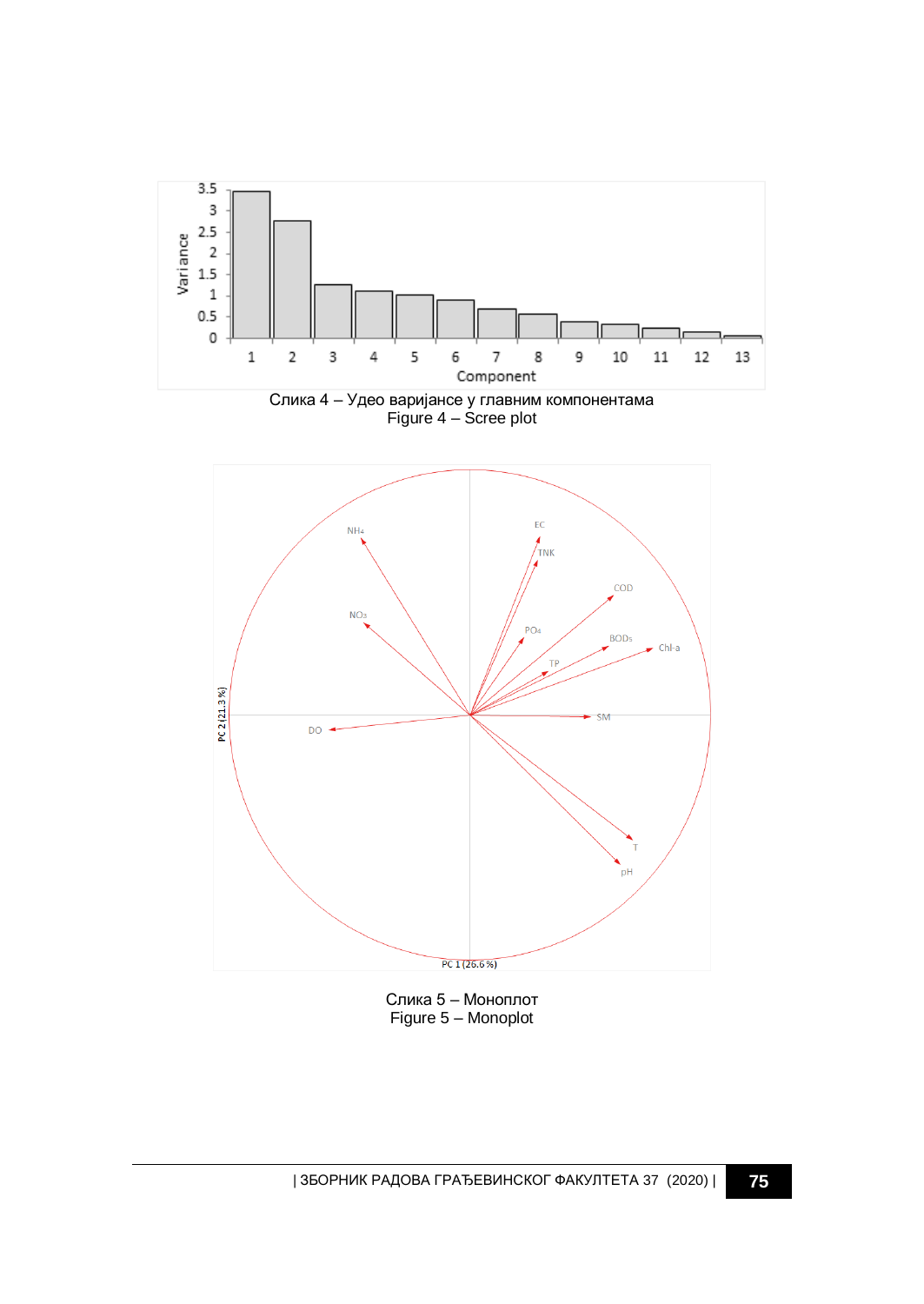

Figure 6 – Biplot

A strong correlation is noticed between T and pH. A strong negative correlation is presented with angles approaching<br>180 degrees, such as detected 180 degrees, such as between  $\bar{T}$  and NO<sub>3</sub> while the absence of correlation is depicted with angles nearing 90 degrees, e.g. COD and pH. Figure 6 presents a biplot which is used to identify possible clustering of the data. The biplot was set to show the axes only for the quality parameters whose variation is contained within the two main principal components more than 50%. These include pH, T, COD, EC, NH<sup>4</sup> and Chl-a. The points on the drawing are the measured values of

Друга значајна карактеристика моноплота су углови које посматране стрелице заклапају једна са другом. Мањи угао сугерише већу позитивну корелацију параметара, док угао око 180˚Ц сугерише велику негативну корелацију. Одсуство корелације се представља приближно ортогоналним стрелицама. Слика 6. приказује биплот који се користи ради идентификације потенцијалног груписања параметара на основу разних карактреристика. Слика приказује само осе за параметре квалитета које прве две главне компоненте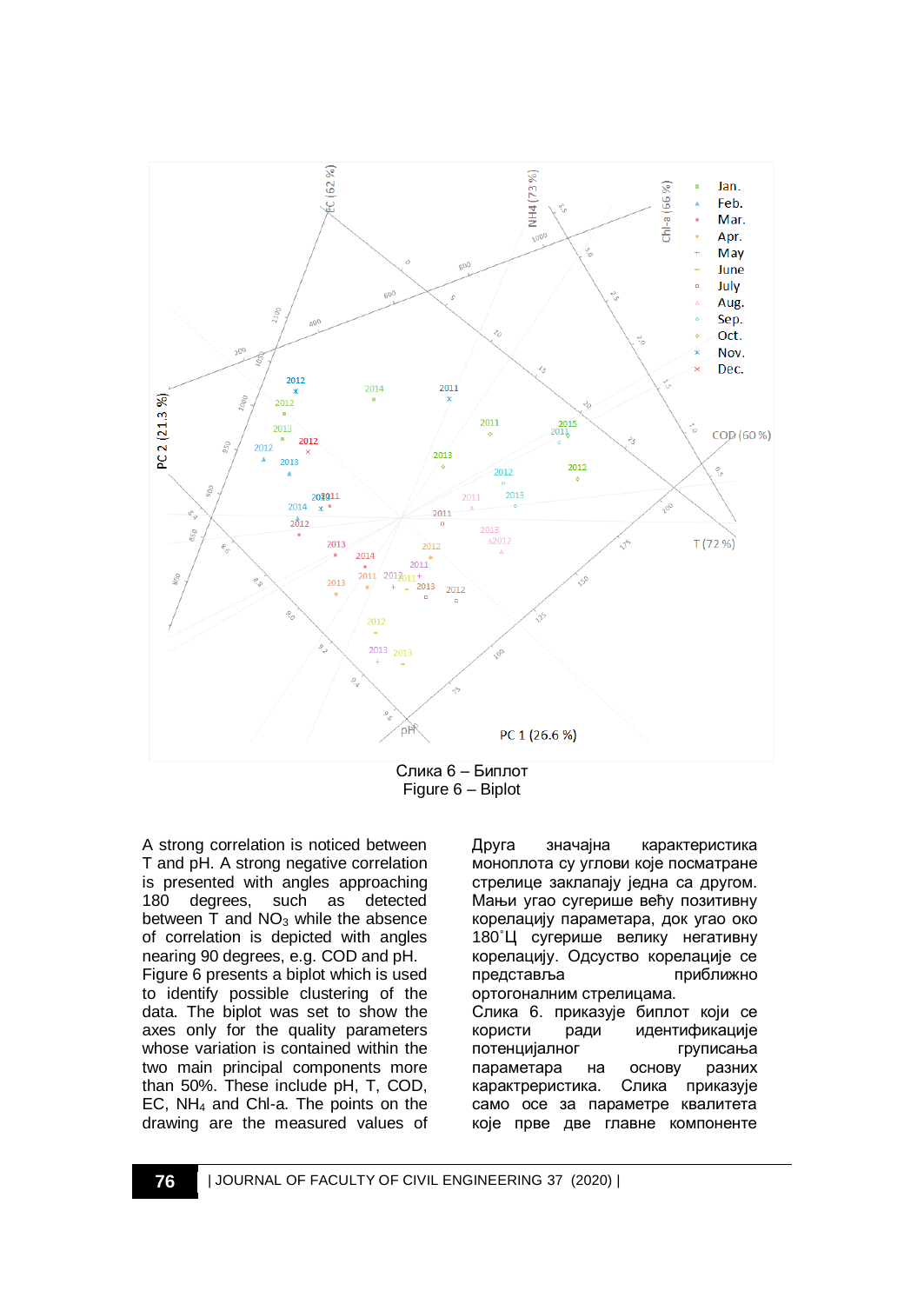these parameters which can be determined by drawing an orthogonal line towards the axes of the considered parameter and reading the value it shows. The different symbols and colors indicate different months through years. By carefully analyzing the drawing one can recognize a tendency of the data to group in similar months over the years. For example, we can notice the grouping of the March data (red circles) in one segment and the clustering of the August data (pink triangles) in the other. This indicates there is a similarity of the data acquired in the same months through the years.

## **4. CONCLUSIONS**

This work focused on the implementation of the PCA for the analysis of the fourth sector of Lake Palic. Relying on the utilized method we were able to attain a better understanding of the relationships between various water quality parameters that would under normal circumstances be hard or even impossible to identify. One important outcome of the conducted analysis was the identification of the clustering tendencies of the measurements in the same (similar) months through the

years, rather than the grouping of annual values. This type of conclusion is important since it can enhance further data evaluation. In cases of an upcoming multivariate analysis that would include multivariate regression, such insight can significantly improve the quality of the developed correlations.

### **ACKNOWLEDGEMENTS**

This work was funded by the Ministry of Education, Science and Technical Development of the Republic of Serbia.

описују са преко 50%, а обухватају pH, T, COD, EC, NH<sup>4</sup> и Chl-a. Тачке на слици представљају мерене вредности ових параметара а вредности се могу очитати повлачењем управне линије од тачке до осе датог параметра. Различити симболи и боје показују мерења која се односе за различите месеце. Анализом ових резултата се примећује тенденција груписања података везаних за исте месеце током година. На пример, примећује се груписање црвених кругова који се односе на податке за месец март за више година. Слично се примећује и за податке из августа који су означени роза троугловима и груписани су на другој локацији. Са овиме се долази до значајне информације везане за мерења која су сличнија по истим месецима током година него током једне године.

## **4. ЗАВРШНА РАЗМАТРАЊА**

Циљ рада је анализа примене методе АГК на примеру четвртог сектора језера Палић. Применом ове методе је омогућено боље разумевање тенденције груписања података које може да се примени приликом даљих истраживања. Један од значајних закључака је идентификација сезонске карактеристике параметара квалитета што се може применити приликом мултиваријабилне анализе. Код спровођења поступка мултиваријабилне регресије се показало да овакве информације значајно доприносе квалитету развијених функција.

### **ЗАХВАЛНИЦА**

Овај рад је финансиран од стране Министарства за образовање, науку и технолошки развој Републике Србије.